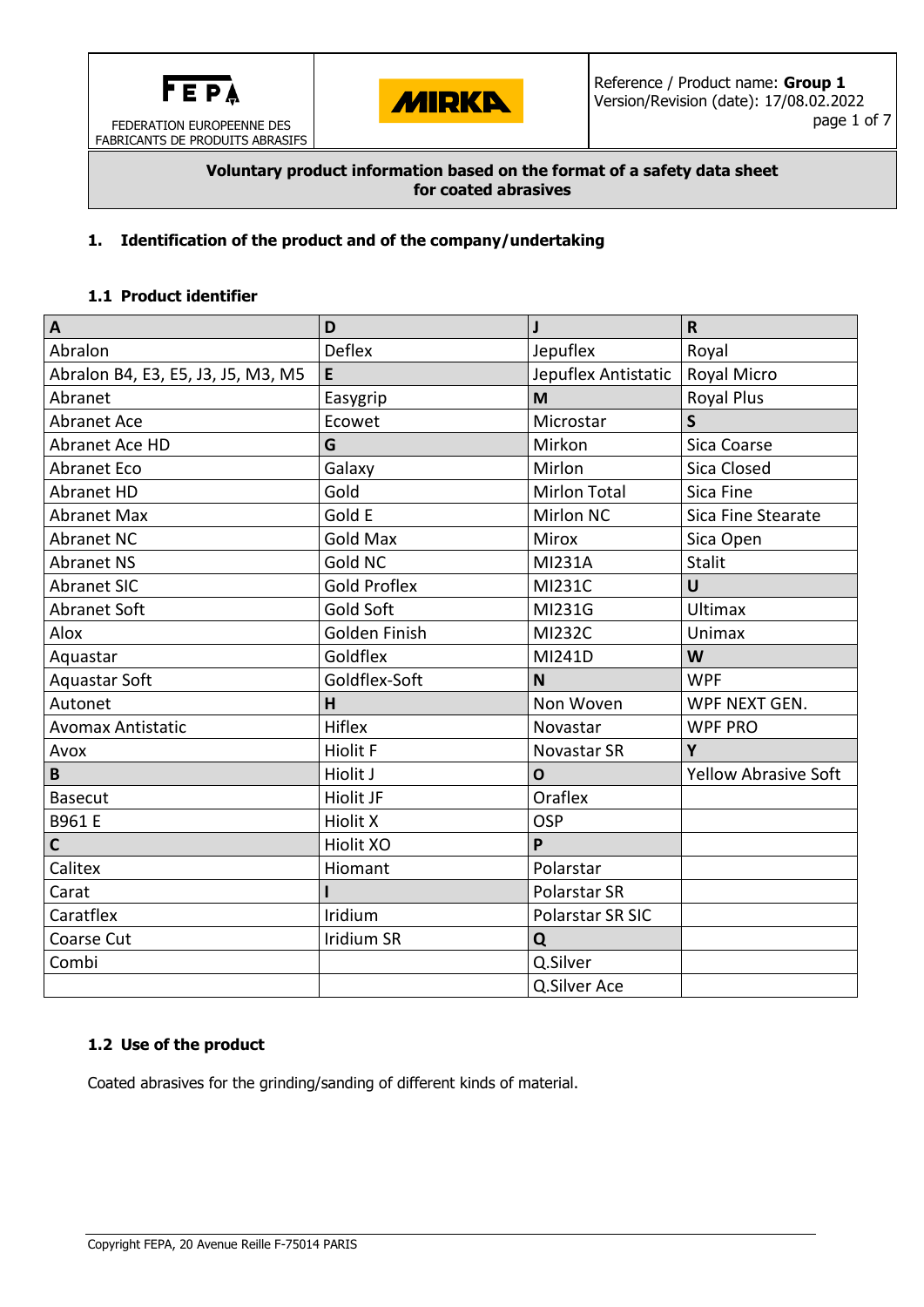

FABRICANTS DE PRODUITS ABRASIFS

**MIRKA** 

### **1.3 Details of the supplier of the voluntary product information:**

Company: Mirka Ltd

Address: Pensalavägen 210

FI-66850 Jeppo, Finland

Phone: +358 20 760 2111 Fax: +358 20 760 2290

National contact: sales@mirka.com

## **1.4 Emergency telephone number:**

+358 20 760 2111 Opening hours: Monday – Friday at 08:00 a.m. – 04:00 p.m. (UTC/GMT +2:00/+3:00)

## **2. Hazards identification**

### **2.1. Classification**

Not applicable

Abrasives are articles and not dangerous substances or mixtures according to Regulation (EC) N° 1272/2008. See also section 8 and 16.

### **2.2. Label elements**

Abrasives are articles and not dangerous substances or mixtures and therefore no labelling is required according to Regulation (EC) N° 1272/2008.

### **2.3. Other hazards**

Not known.

### **3. Composition/information on ingredients**

The product contains the following ingredients which are classified according to Regulation (EC) Nr. 1272/2008 or for which a community occupational exposure limit value exists:

| Substance | EC-N° | CAS-N° | <b>REACH</b><br>Registration N° | Conc. $(\%)$ | Classification acc. to Regulation (EC)<br>N° 1272/2008 (CLP) |                      |
|-----------|-------|--------|---------------------------------|--------------|--------------------------------------------------------------|----------------------|
|           |       |        |                                 |              | Hazard classes/<br>hazard categories                         | Hazard<br>statements |
|           |       |        |                                 |              |                                                              |                      |
|           |       |        |                                 |              |                                                              |                      |
|           |       |        |                                 |              |                                                              |                      |
|           |       |        |                                 |              |                                                              |                      |
|           |       |        |                                 |              |                                                              |                      |
|           |       |        |                                 |              |                                                              |                      |
|           |       |        |                                 |              |                                                              |                      |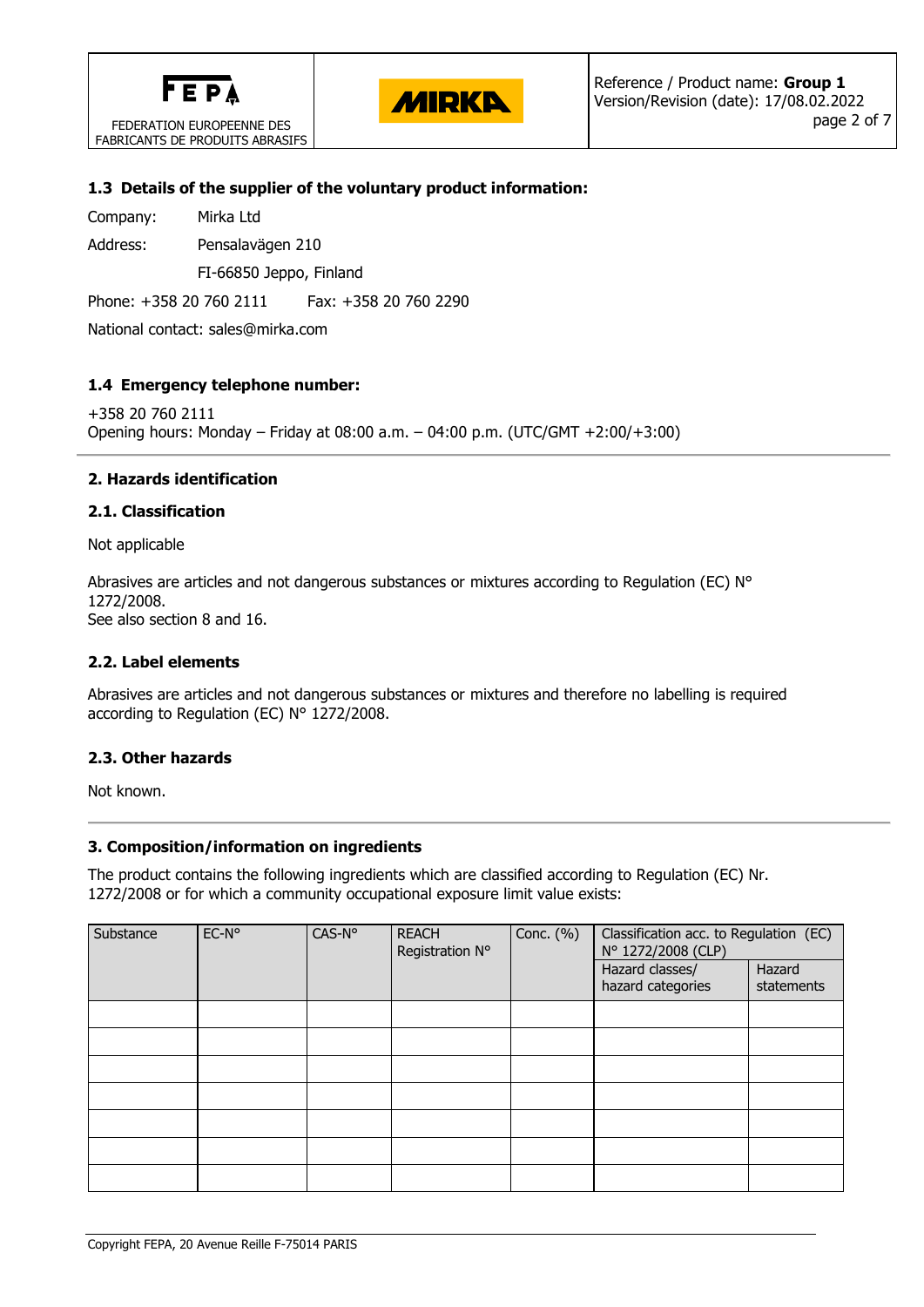



FEDERATION EUROPEENNE DES FABRICANTS DE PRODUITS ABRASIFS

(For full text of H- and R-phrases see section 16)

# **4. First aid measures**

See also section 8 and 16

#### **4.1. Description of first aid measures**

| Inhalation:        | Not possible, due to the form of the product                               |
|--------------------|----------------------------------------------------------------------------|
| Eye contact:       | Not possible, due to the form of the product                               |
| Skin contact:      | No harmful effects known                                                   |
| Ingestion:         | Not likely, due to the form of the product; if necessary contact physician |
| Note to physician: | Not available.                                                             |

## **4.2. Most important symptoms and effects, both acute and delayed**

Not known.

## **4.3. Indication of any immediate medical attention and special treatment needed**

Not relevant. Treat symptomatically.

### **5. Fire fighting measures**

### **5.1. Extinguishing media**

Extinguishing media: water, foam, sand, powder or  $CO<sub>2</sub>$  as appropriate for surrounding materials

### **5.2. Special hazards arising from the product**

Toxic fumes may occur. Use respiratory protective equipment.

### **5.3. Advice for fire fighters**

Extinguishing materials should be selected according to the surrounding area.

### **6. Accidental release measures**

Not applicable.

# **7. Handling and storage**

Follow instructions of grinding machine manufacturers and the relevant national regulations. In addition, observe the safety recommendations of the manufacturer.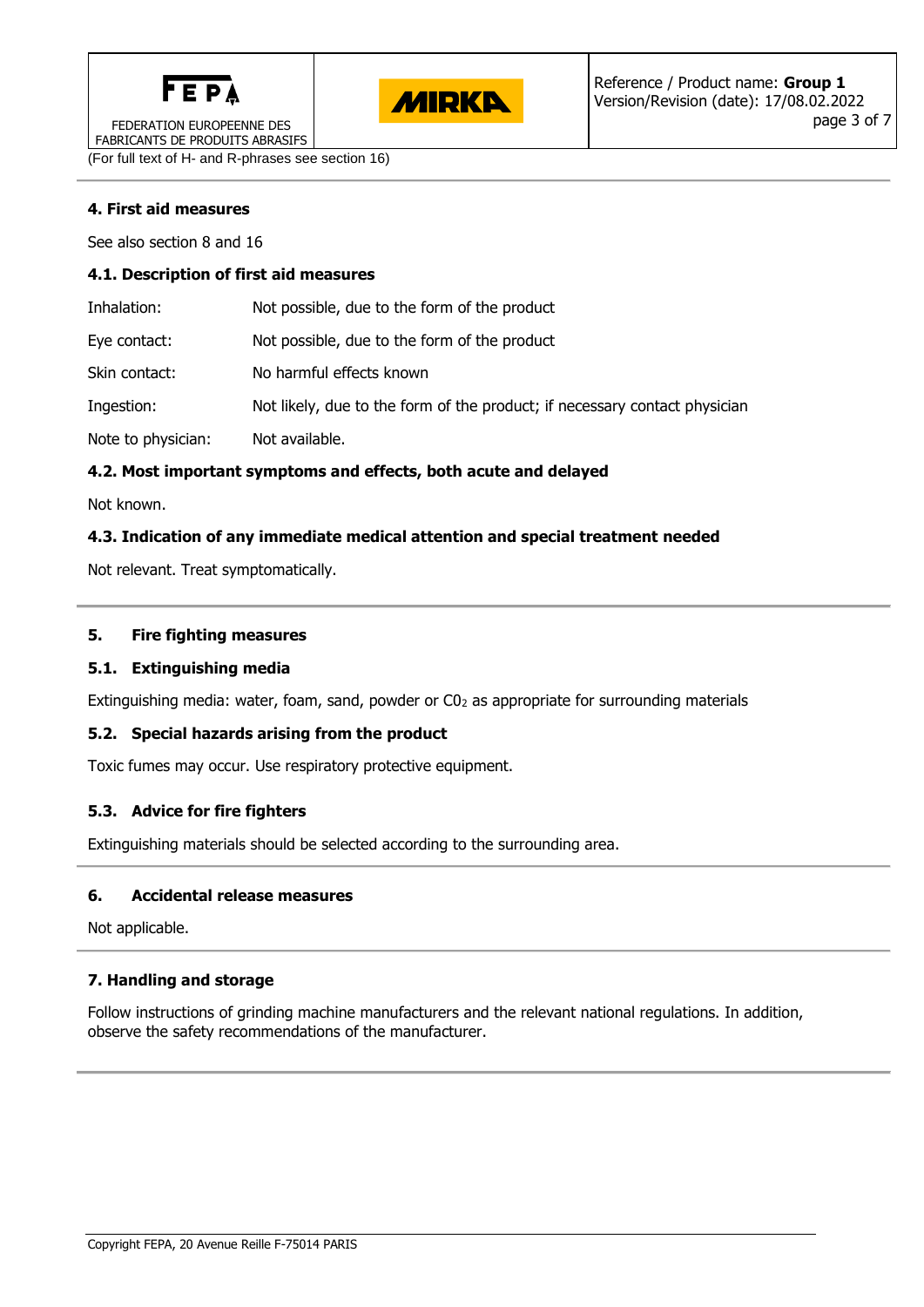



### **8. Exposure controls/personal protection**

### **8.1. Control parameters**

Before grinding it is recommended to perform a risk assessment and to use personal protection equipment accordingly.

#### Occupational exposure limit values and/or biological limit values

Keep exposure to the following components under surveillance. (Observe also the regional official regulations)

| Limit value type    | substance | $EC-N^{\circ}$ | CAS-N° | Occupational limit value |               |                   |               | Peak limit | source, remark |
|---------------------|-----------|----------------|--------|--------------------------|---------------|-------------------|---------------|------------|----------------|
| (country of origin) |           |                |        | Long term                |               | Short term        |               |            |                |
|                     |           |                |        | mg/m <sup>3</sup>        | $ml/m3$ (ppm) | mg/m <sup>3</sup> | $ml/m3$ (ppm) |            |                |
|                     |           |                |        |                          |               |                   |               |            |                |
|                     |           |                |        |                          |               |                   |               |            |                |
|                     |           |                |        |                          |               |                   |               |            |                |
|                     |           |                |        |                          |               |                   |               |            |                |
|                     |           |                |        |                          |               |                   |               |            |                |

Note: Hazardous dust of the workpiece material may be generated during grinding and/or sanding operations. National regulations for dust exposure limit values have to be taken into consideration.

#### **8.2. Exposure controls**

- 8.2.1. Individual protection measures
- 8.2.1.1. Respiratory protection: Use respiratory protective equipment (type depends on specific application and material being ground)
- 8.2.1.2. Hand protection: Wear protective gloves (type depends on specific application and material being ground)
- 8.2.1.3. Eye protection: Wear protective goggles or face shield (type depends on specific application and material being ground)
- 8.2.1.4. Hearing protection: Use hearing protection (type depends on specific application and material being ground)
- 8.2.1.5. Body protection: Use protective clothing (type depends on specific application and material being ground)

### **9. Physical and chemical properties**

### **9.1. Information on basic physical and chemical properties**

- 9.1 Physical state: solid
- 9.2 Colour: variable (www.mirka.com/en/abrasives/Abrasives\_By\_Name)
- 9.3 Solubility in water: Not defined.

### **9.2. Other information**

None.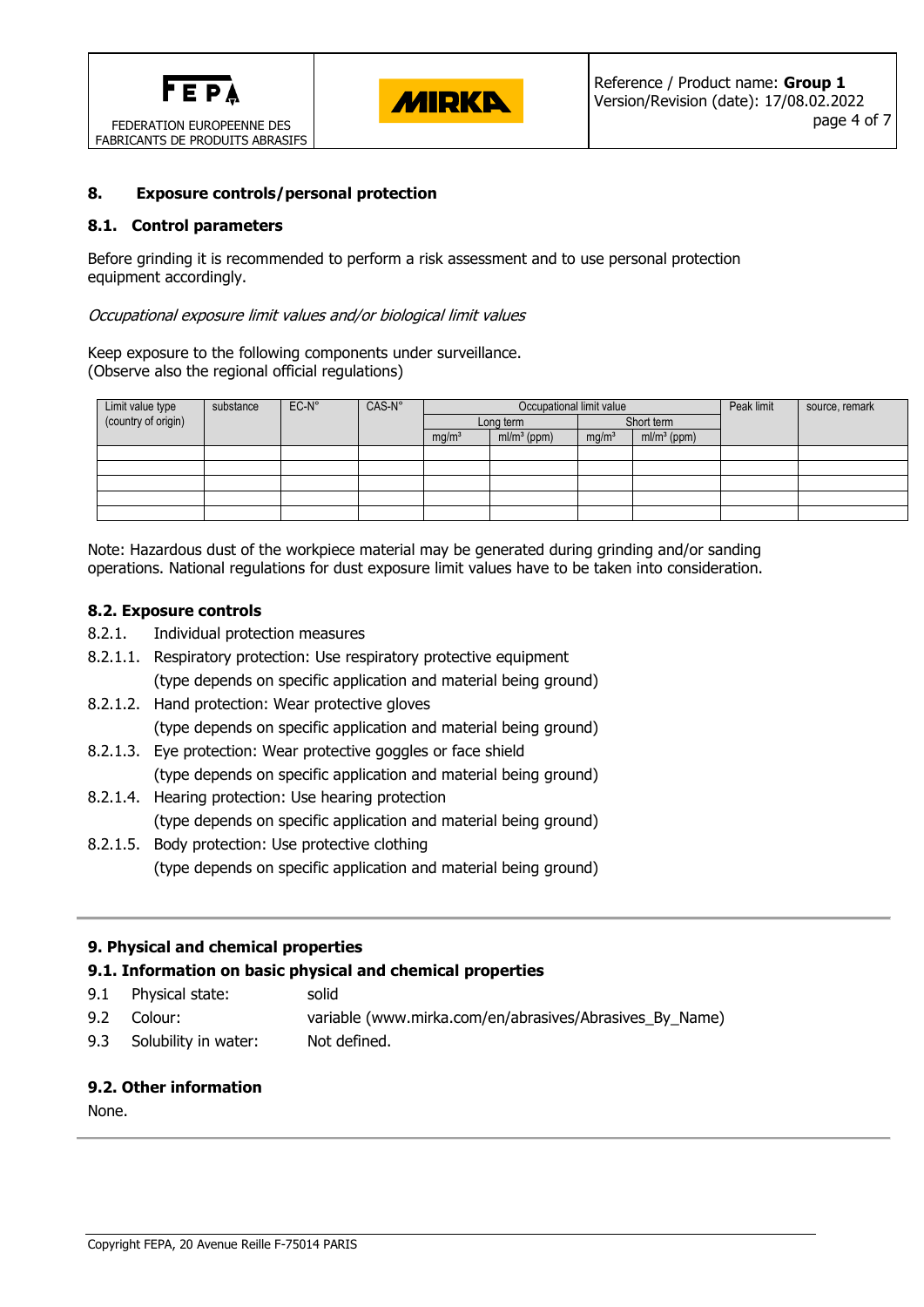



## **10. Stability and reactivity**

### **10.1. Reactivity**

Coated Abrasives are stable when handled or stored correctly.

### **10.2. Chemical stability**

No decomposition in normal use.

# **10.3. Possibility of hazardous reactions**

No dangerous reactions known.

## **10.4. Conditions to avoid**

Coated Abrasives are stable when handled or stored correctly.

## **10.5. Incompatible materials**

No dangerous reactions known.

## **10.6. Hazardous decomposition products**

At temperatures exceeding 250° C hazardous or toxic decomposition products may be generated.

# **11. Toxicological information**

## **11.1. Information on toxicological effects**

No toxicological effects if inhaled or swallowed or with eye or skin contact are known. See also section 8.

### **12. Ecological information**

**12.1. Toxicity** No effects known. **12.2. Persistence and degradability** No biodegradable potentials known. **12.3. Bioaccumulative potential** No potentials known. **12.4. Mobility in soil** No potentials known. **12.5. Results of PBT and vPvB assessment** Not relevant. **12.6. Other adverse effects**

No effects known.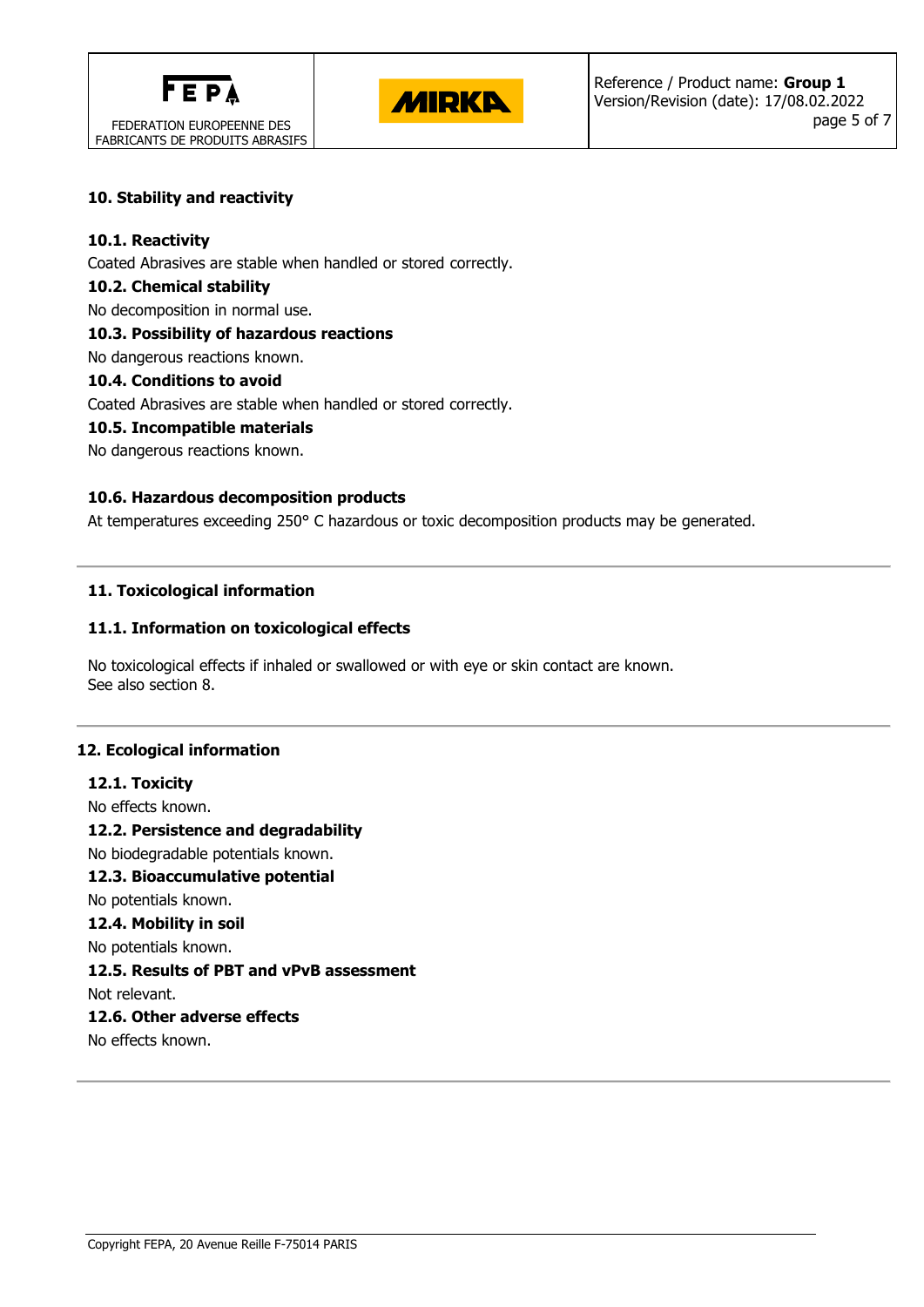



### **13. Disposal considerations**

#### **13.1. Waste treatment methods**

13.1. Product

Follow national and regional regulations.

- X Due to the ingredients and properties disposal as non hazardous waste (2000/532/EC) is possible if no hazardous materials are added to the abrasives. (EWC – Nr. 120121),
- O Due to the ingredients and properties disposal as hazardous waste (2000/532/EC) (EWC Nr. 120120)
- 13.2. Packing Follow national and regional regulations.

#### **14. Transport information**

The product is not covered by international regulation on the transport of dangerous goods.

#### **15. Regulatory information**

- **15.1. Safety, health and environmental regulations/legislation specific for the product** No specific labelling requirements under respective EC directives.
- **15.2. Chemical safety assessment** Not relevant.

#### **16. Other information**

**Changes to the previous versions** See sections 1 to 16.

#### **Literature and data sources**

REACH Regulation (EC) Nr. 1907/2006 Regulation (EC) N° 1272/2008 Directive 98/24/EC Directive 2000/39/EC Directive 75/324/EEC Decision 2000/532/EC Transport regulations according to ADR, RID und IATA.

### **Hazard statements referred to in section 2 and 3**

#### **According to Regulation (EC) N° 1272/2008:**

H …